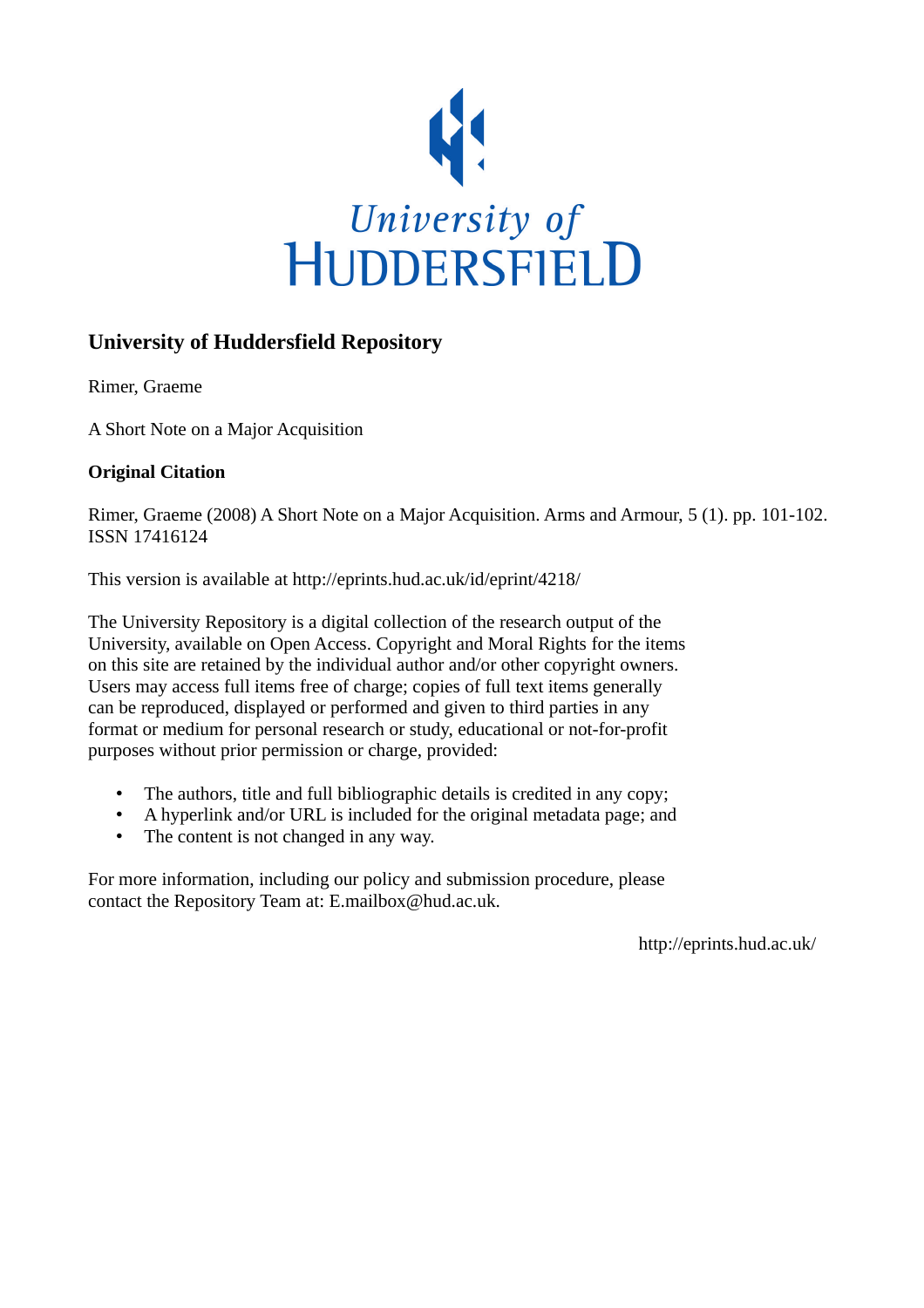## **A Short Note on a Major Acquisition**

GRAEME RIMER

*Academic Director, Royal Armouries*

Just as this issue of *Arms & Armour* was going to press the Royal Armouries received news that its bid to acquire an exceptionally important piece had been successful. After months of negotiations all the funding was at last in place to secure it for the nation.

The piece concerned is a finely decorated flintlock sporting gun completed in 1688, having been commissioned by George Legge,  $I^{st}$  Baron Dartmouth, from Henry Crisp, Gunmaker to the Ordnance and Furbisher at the Tower.

In 1688 George Legge was simultaneously Constable of the Tower of London, Master General of the Ordnance and Commander in Chief of the English fleet. In November that year he was at Spithead commanding the fleet assembled to oppose the invasion forces of William of Orange, the future King William III. His opposition proved ineffective, however, and the invasion went ahead successfully. James II and the Prince of Wales fled abroad and Legge stayed in England. Given his previous loyalties it is not surprising that he was subsequently deprived of his post as Master General, and in 1691 he was imprisoned in the Tower accused of conspiring against the new king. Legge sadly died in the Tower shortly afterwards, reportedly of apoplexy. He was just 43 years old.

The gun itself would be a remarkable piece even without its exceptionally important associations with the Tower of London and one of the most influential figures at the time of the Glorious Revolution. It is built around a fine silver-inlaid Turkish barrel of late  $16<sup>th</sup>$  or early  $17<sup>th</sup>$  century date, which has close parallels to a group of three now in the Musée de l'Armée, Paris, formerly part of the gun cabinet of Louis XIII. The lock, sideplate and buttplate in particular have decoration inspired by the designs published in Paris in 1684 by Claude Simonin, and the silver furniture, made by William Knight of London and hallmarked 1688, are the earliest recorded silver mounts on a surviving English gun.

This gun, which does not appear to have previously been exhibited or published, was kept at Orchard Wyndham, Somerset, the seat of the Barons Wyndham, until the 1970s, when it was purchased by the eminent dealer, Geoffrey Jenkinson. It then passed into a major private collection. An export application showed that the gun was to be sold to a museum abroad, however the application was expertly challenged by our colleagues in the arms and armour department of the Wallace Collection, London, and the case to oppose its export upheld. The particular and notable